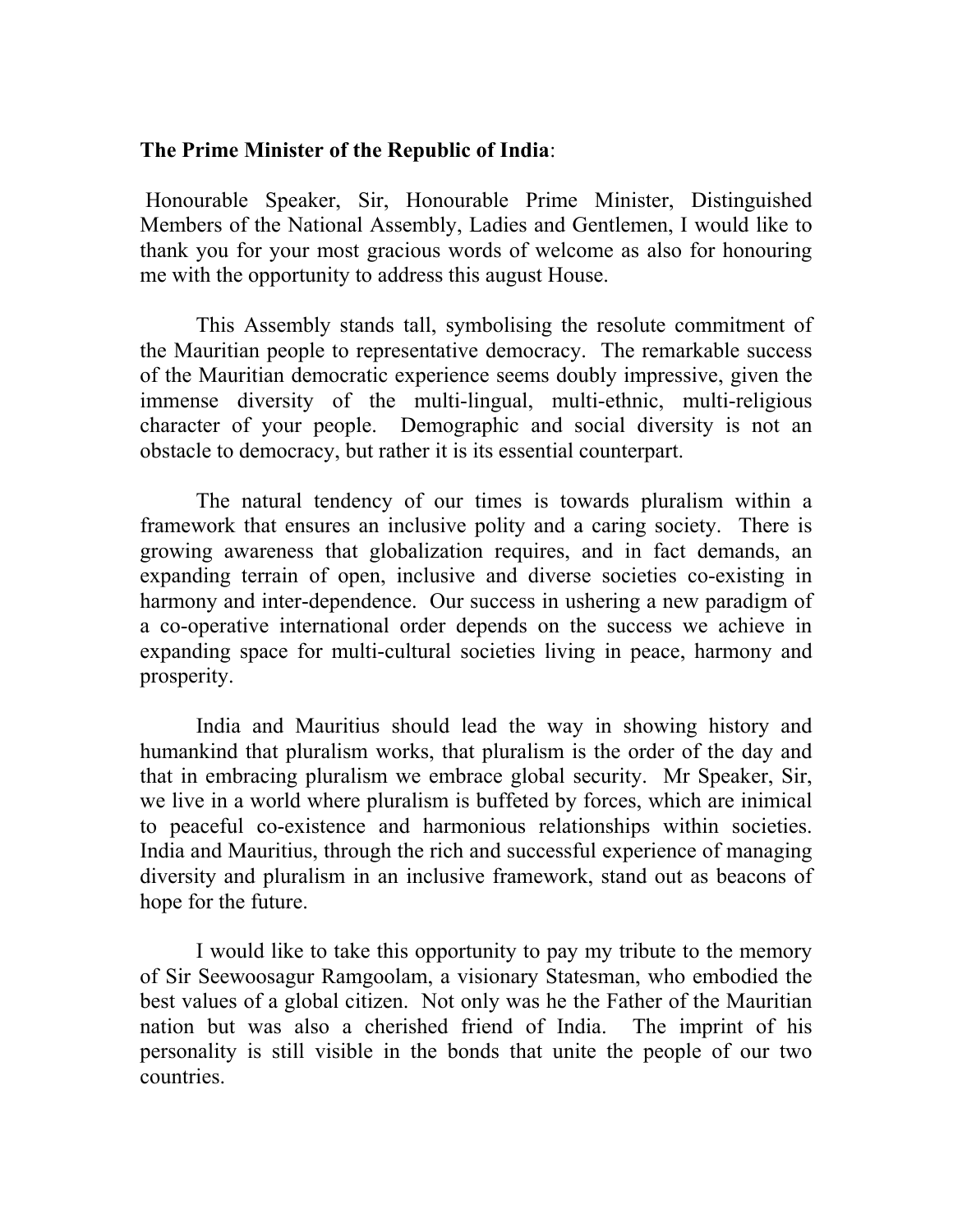Sir Seewoosagur Ramgoolam has been the founder of a unique experiment in democratic governance and institution building in a society characterised by exceptional diversity, phenomenal barriers to trade with the rest of the world in terms of sheer distances and constraints imposed by limited natural resources.

This unique experiment has flowered and blossomed in a manner not easily foreseen when it was begun. Despite considerable odds, Mauritius has demonstrated to the world that through hard work and enterprise, it is possible to build a rainbow nation based on a robust democratic record, social harmony and provide respectable standards of living for all its people.

 An authoritative study by the IMF examining alternative explanations for economic growth, terms this as the "Mauritian Miracle". It attributes the miracle to your success in managing diversity through appropriate institutional responses. This is today quoted widely as an example of the importance of institutions in nation building processes. The credit goes to Sir Seewoosagur and the founding fathers of your nation for setting in motion processes, which the rest of the world looks up to with admiration. We, in India, rejoice in the success of Mauritius, particularly because of the many bonds of kinship, which we share with you.

 Mr Speaker, Sir, India and Mauritius are inextricably knit together by abiding bonds of friendship, cultural, religious and shared historical experience. In India, we are marking the  $75<sup>th</sup>$  Anniversary of Mahatma Gandhi's historic Dandi March. Mauritius celebrated its National Day on March 12. What better testimony can there be to the closeness and special bonds between our two countries? It will be an honour for India to be associated with the refurbishment of the Aapravasi Ghat, a site visited by Gandhiji, which truly deserves to be a World Heritage Site.

 Mr Speaker, Sir, our bilateral relations are manifested in the exceptionally rich lodes of bilateral cooperation on which we draw, and equally but also in the common positions that we have adopted with respect to most of the pressing issues before the international community. We hold the well-being, prosperity and development of Mauritius as among our highest foreign policy priorities.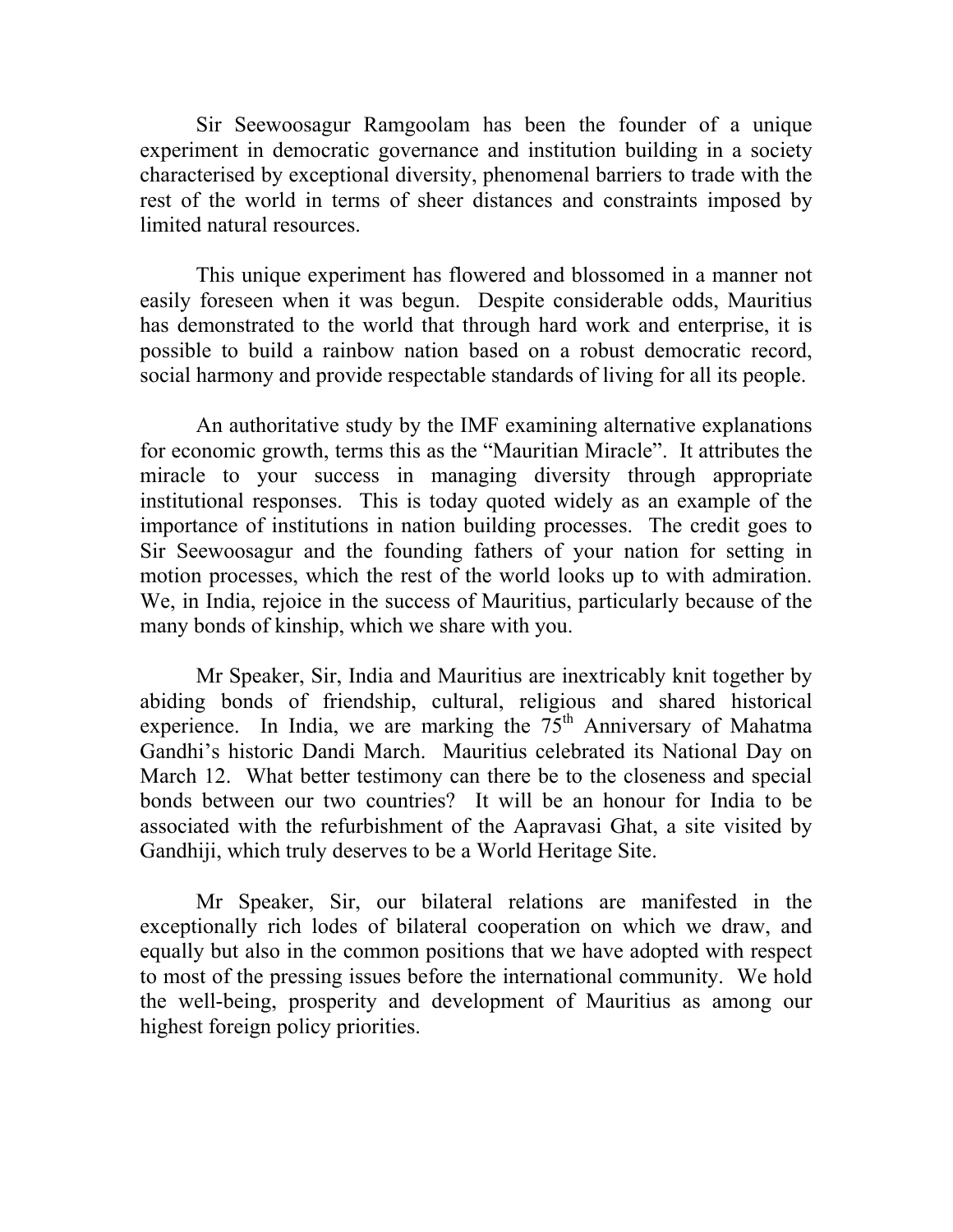We take joy and pride in your achievements and pledge once again that our historical bonds of friendship place on us the duty to carry forward our cooperation in this still young century.

 On the economic front, Mauritius has grown at an average rate of 5 to 6% over the last decade. This robust performance was helped by your remarkable sugar and textile industries and your enviable tourism sector is in no small measure due to the outstanding leadership provided by the successive Governments of your Republic.

 Even as we celebrate the abiding warmth of our ties and success of our existing collaboration, we must be conscious that winds of change are blowing all over the world. The relentless forces of globalisation provide challenges as well as new opportunities. India and Mauritius are both affected by these winds of change and we need to prepare ourselves to meet these two challenges deadline ahead. Mauritius has embarked on a remarkable effort to reinvent itself in the face of a fast changing international environment – nurturing new skills, diversifying into high value added products and services and by anchoring itself into the wider regional markets. This provides both our countries new opportunities to engage in mutually beneficial economic cooperation whereby we can build on our complementary strengths to achieve our common goal of building prosperous societies.

During my present visit, we are further augmenting the existing architecture of our cooperation, by concluding agreements in various fields. The proposed Comprehensive Economic Cooperation and Partnership Agreement between India and Mauritius will turn a new leaf to our bilateral relationship. We have accepted the recommendations of the Joint Study Group and have agreed to constitute an Empowered Negotiating Team to translate these into reality. I am confident that the Free Trade Agreement around which this partnership agreement is to be anchored becomes the harbinger of a deeper economic relationship between our two countries.

Mr Speaker, Sir, I would like to assure this august House that India, as always, will continue to stand by the side of Mauritius in this brave and glorious venture, as you make a transition to new strengths and capabilities in your country's economy.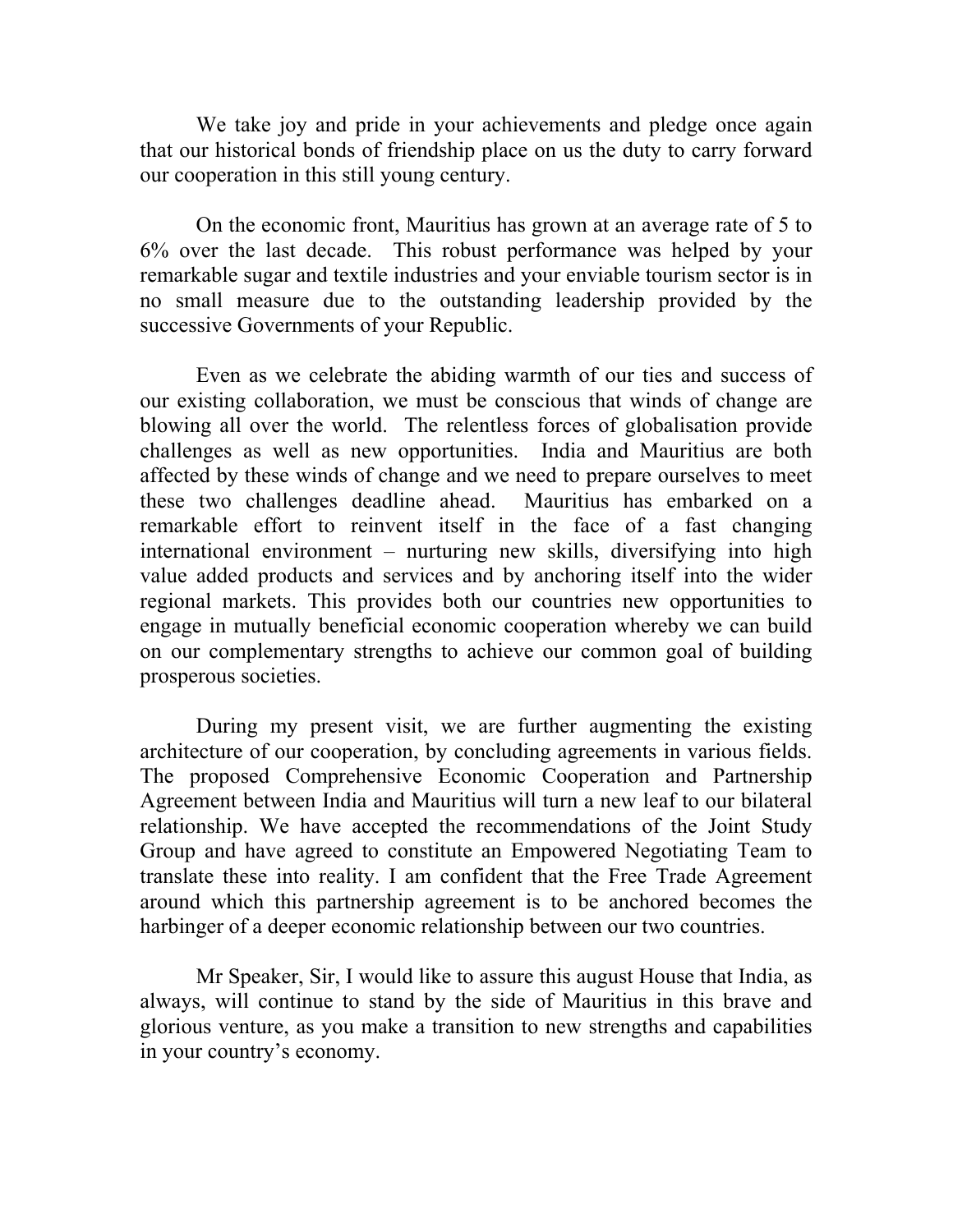One of the key economic sectors that you have identified as vital to the growth and prosperity of your country is Information Technology. The Cyber Tower, which it will be my pleasure to inaugurate later, is yet another example of what Mauritius and India can build together.

Human Resource Development is a key tool for national development. We will help Mauritius establish Institutions of Excellence, on the lines of the best Technology and Medical Institutions in our country. The ITEC programme will be expanded in a manner that suits the requirements of **Mauritius** 

Similar collaborative ventures are possible in health, pharmaceuticals, education, professional training, finance and management and small and medium enterprises.

The vast Mauritian Exclusive Economic Zone is largely an unexplored asset. India will support Mauritius in ensuring the security and sovereignty of its land and maritime territory.

 Mr Speaker, Sir, our partnership, I sincerely believe, is vital to meeting the multifarious challenges of the new millennium. The catastrophic effects of the Tsunami on December 26 last year, once again brought into sharp focus the vulnerability of Small Island Developing States and low lying coastal areas to natural disasters. We thank Mauritius for its solidarity and support extended to the victims of Tsunami.

These events were a grim reminder that the international community needs to act expeditiously in order to assist Small Island Developing States in dealing with their special circumstances and vulnerabilities including building their national capabilities in their efforts to meet the challenge of adaptation to climate change and sea level rise.

 During his address to the Pan African Parliament last year, the President of India, Dr. Abdul Kalam, proposed that all countries of the African Union be connected by the seamless and integrated satellite and fiber optic network to be provided by India at an initial cost of \$ 50 million. We are happy that Mauritius will be one of the countries in this connectivity mission.